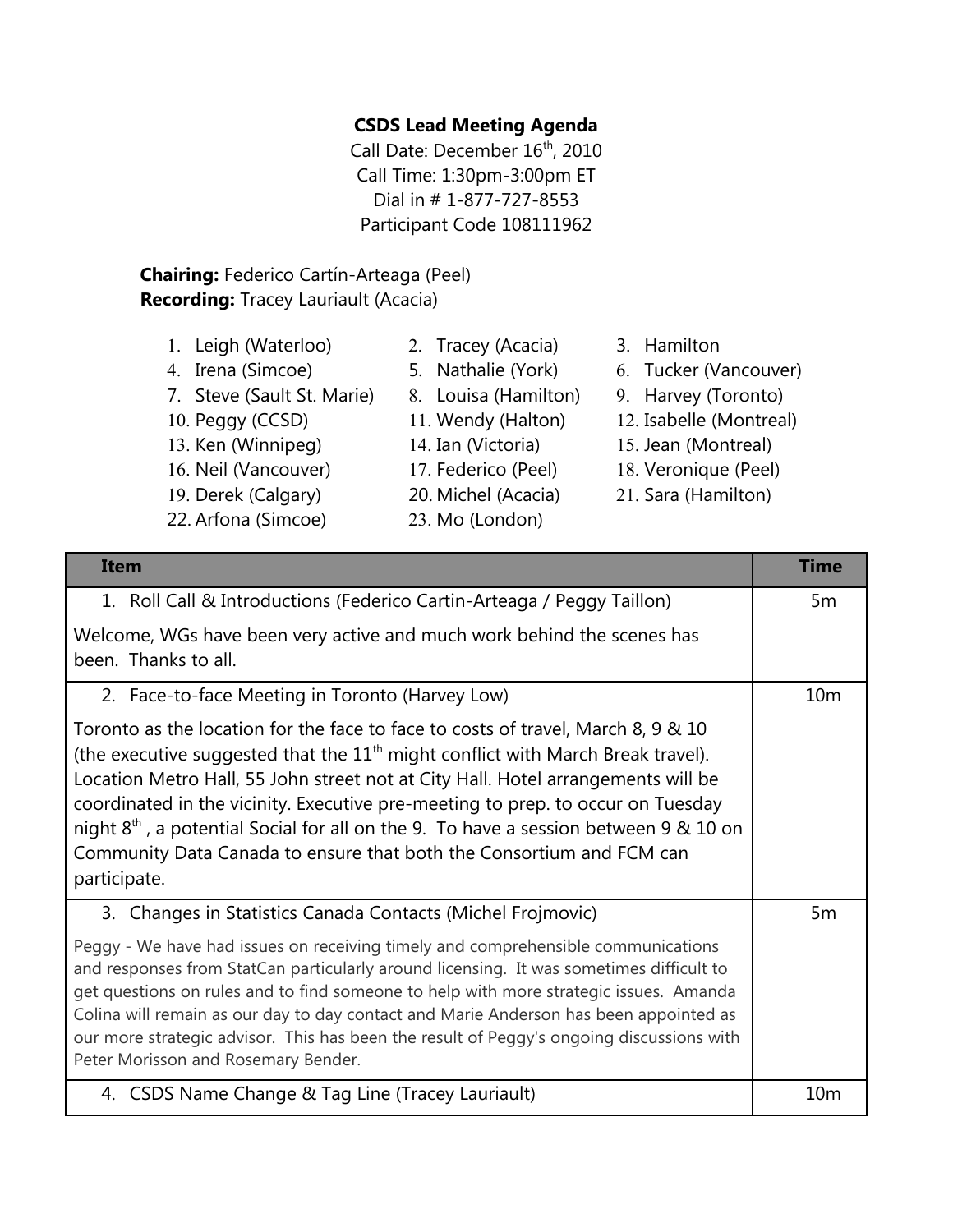|           | The following have been agreed upon:                                                                                                                                                                                                                                                                                                                                                                                                                                                                              |                 |    |
|-----------|-------------------------------------------------------------------------------------------------------------------------------------------------------------------------------------------------------------------------------------------------------------------------------------------------------------------------------------------------------------------------------------------------------------------------------------------------------------------------------------------------------------------|-----------------|----|
|           | Community Data Consortium (CDC) / Consortium de données<br>communautaires (CDC)                                                                                                                                                                                                                                                                                                                                                                                                                                   |                 |    |
| $\bullet$ | Where data serve community needs / Pour trouver les données qui<br>servent la communauté                                                                                                                                                                                                                                                                                                                                                                                                                          |                 |    |
|           | 5. Working Group Update                                                                                                                                                                                                                                                                                                                                                                                                                                                                                           |                 | 35 |
|           | a. Data Purchase (Ken Murdoch) + NEW DATA IDEAS - alternative sources<br>for small area data (Harvey Low)                                                                                                                                                                                                                                                                                                                                                                                                         | 15m             |    |
|           | Ken - remarked on the survey, shared stats, 24% return rate. The data will be analyzed<br>by some of the WG members during the holidays.                                                                                                                                                                                                                                                                                                                                                                          |                 |    |
|           | Harvey – Toronto is strategically seeking new data recognizing that they will never meet<br>the census long-form. Begun looking at taxfiler data & some Environics data. We are<br>not trying to replace but are desperately trying to find solutions as we have nothing.                                                                                                                                                                                                                                         |                 |    |
|           | There may be other sources. Please steer alternative data sources to the Data Purchase<br>and Access WG. Consortia are discussing what to purchase, and others are waiting for<br>responses to StatCan letter and will see if they will or will not encourage users to or not<br>to fill out the NHS.                                                                                                                                                                                                             |                 |    |
|           | It is critical that data be comparable across the country, over time and between<br>municipalities. Calgary and Edmonton do their own censuses which are unique to them<br>but not aligned with what happens in other municipalities in Canada.                                                                                                                                                                                                                                                                   |                 |    |
|           | A New community data inventory link: https://csds-<br>$\bullet$<br>sacass.ca/drupal/DataResourcesList, it will be bilingual, and we can include new<br>data sets found by all here and can be the new go to place for sub-municipal<br>scale data. It can also be used to market the Consortium.                                                                                                                                                                                                                  |                 |    |
|           | New Homelessness Section to be created                                                                                                                                                                                                                                                                                                                                                                                                                                                                            |                 |    |
|           | ACTION: encourage all members to look for alternatives and to share, particularly<br>at the face to face in March and specifically to the data purchase and access<br>group.                                                                                                                                                                                                                                                                                                                                      |                 |    |
|           | ACTION: All to share strategic findings on data                                                                                                                                                                                                                                                                                                                                                                                                                                                                   |                 |    |
|           | ACTION: Tracey will add these data to the new Community Data Inventory                                                                                                                                                                                                                                                                                                                                                                                                                                            |                 |    |
|           | b. Capacity Building (Sara Mayo)                                                                                                                                                                                                                                                                                                                                                                                                                                                                                  | 10 <sub>m</sub> |    |
|           | Catalog text function is great, re-org of content to be easier to use, we will have a<br>member's data section and a community data section, there will be occasional website<br>how to's and tele-online courses offered on a monthly basis, we will remove the<br>dimensions list as we can search by text as updating this section is problematic, we will<br>however have a list of dimensions as well and better info. Also a section on the side that<br>will inform you of new products and track changes. |                 |    |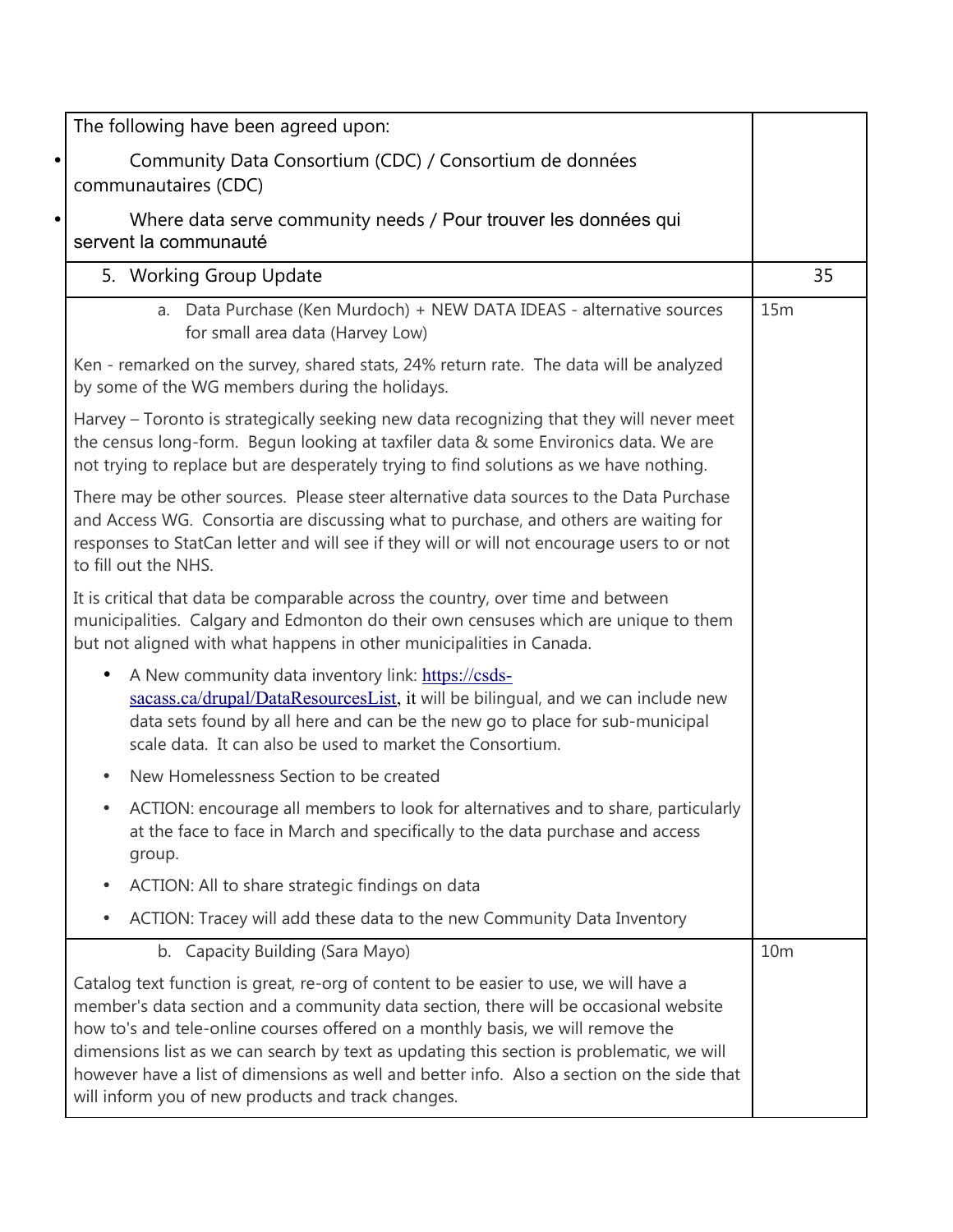| Q. Hard launch on $1st$ of January. Website with new Catalogue.                                                                                                                                                                                                                                                                                                                                                                                                                                |                 |
|------------------------------------------------------------------------------------------------------------------------------------------------------------------------------------------------------------------------------------------------------------------------------------------------------------------------------------------------------------------------------------------------------------------------------------------------------------------------------------------------|-----------------|
| ACTIONS: An email will go out to all to indicate that the site will be reworked<br>$\bullet$<br>over the holidays and to indicate that there will be reduced access. The hard<br>launch will be a beta Launch between and among users and leads and not a<br>media blitz. Both old sites will disappear. A communications strategy will be<br>prepared by the Executive Committee to potentially do an official launch will be<br>during the March face to face in Toronto.                    |                 |
| Mapping – Derek – would like some strategic thinking to move ahead on the mapping<br>portion of the site. Isabelle has offered to be a part of a working group with Derek as<br>the Lead. Ted was recommended as member and it was pointed out that the Capacity<br>WG is comprised only of geomaticians.                                                                                                                                                                                      |                 |
| ACTIONS: The Executive will discuss this on January 12.<br>$\circ$                                                                                                                                                                                                                                                                                                                                                                                                                             |                 |
| Federico shared congratulations and gave thanks to the Capacity WG and to the Data<br>Purchase and Access WG (Ken, Ian, Carla, Louise, Isabelle, Irena and Sara, Isabelle &<br>Vivien) as they have done tremendous work to get us to where we currently are.                                                                                                                                                                                                                                  |                 |
| c. Partnerships - Update Community Data Canada (Michel Frojmovic)                                                                                                                                                                                                                                                                                                                                                                                                                              | 10 <sub>m</sub> |
| Expanding by looking to the Community Foundation, FCM and CDC, municipal and<br>federal, (HRSDC, EnvCan, NRCan, PHAC, StatCan), it is a forum for data providers and<br>users to collaboratively work together to increase use and access to data. There is a<br>workplan. On January 12 the WG will meet in Ottawa and there will be an agreement on<br>a website, it is a forum to try and reach data access agreements, while Consortium is the<br>place for those data to be disseminated. |                 |
| London: How to better market the consortium?                                                                                                                                                                                                                                                                                                                                                                                                                                                   |                 |
| Need to look at end state and what resources and tools does it need. Link to alternative<br>data sources and to the Consortium as a whole.                                                                                                                                                                                                                                                                                                                                                     |                 |
| The Face-to-face is about making it more Community Data Canada more obvious and to<br>link it to the Consortium and there is a want to have a more coherent method to<br>connect these initiatives and to have a more coordinated effort on agendas. Arfona,<br>observation, at the meeting in may we agreed on work groups to consolidate the profile<br>of Consortia, the intent to was about raising a profile of the initiative name change and<br>tag line, does this move away.          |                 |
| Community Data Consortium is about users, and Community Data Canada is about<br>providers. Important to present in March to see how to blend. Ian - and org chart.                                                                                                                                                                                                                                                                                                                             |                 |
| ACTION: Comm piece – Update on where this is at and where it is going for<br>$\bullet$<br>March                                                                                                                                                                                                                                                                                                                                                                                                |                 |
| ACTION: Create an org chart                                                                                                                                                                                                                                                                                                                                                                                                                                                                    |                 |
| New Consortia (Michel Frojmovic)<br>d.                                                                                                                                                                                                                                                                                                                                                                                                                                                         | 5 <sub>m</sub>  |
| Close to signing off on Kingston – United Way as the lead and Sudbury – Social Planning                                                                                                                                                                                                                                                                                                                                                                                                        |                 |